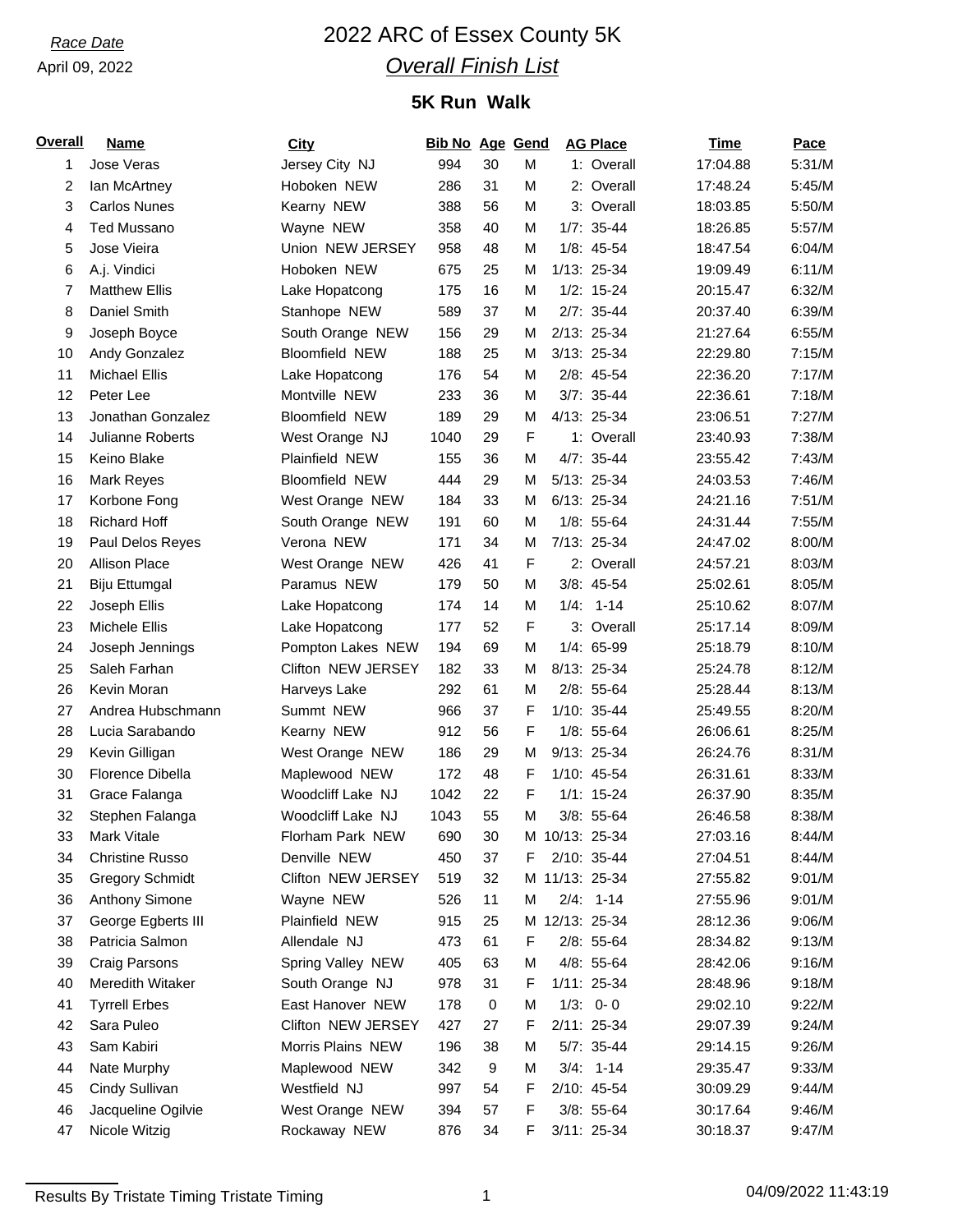### April 09, 2022

# *Race Date* 2022 ARC of Essex County 5K *Overall Finish List*

## **5K Run Walk**

| <b>Overall</b> | <b>Name</b>             | City                  | <b>Bib No Age Gend</b> |             |   | <b>AG Place</b> | <b>Time</b> | Pace    |
|----------------|-------------------------|-----------------------|------------------------|-------------|---|-----------------|-------------|---------|
| 48             | Kaitlyn Toto            | <b>Budd Lake NEW</b>  | 656                    | 37          | F | 3/10: 35-44     | 30:21.45    | 9:48/M  |
| 49             | Lynn Barnes             | Wantage NEW           | 90                     | 50          | F | 3/10: 45-54     | 30:27.87    | 9:50/M  |
| 50             | Maggie All              | Montclair NEW         | 37                     | 38          | F | 4/10: 35-44     | 30:46.36    | 9:56/M  |
| 51             | Nicole Stainer          | Livingston NJ         | 999                    | 28          | F | 4/11: 25-34     | 30:48.22    | 9:56/M  |
| 52             | Monique Benjamin        | Roselle NEW           | 110                    | 45          | F | 4/10: 45-54     | 31:01.33    | 10:00/M |
| 53             | Donald Theobald         | Caldwell NJ           | 996                    | 57          | M | 5/8: 55-64      | 31:07.24    | 10:02/M |
| 54             | Kimberly Theobald       | Millburn NEW          | 598                    | 26          | F | 5/11: 25-34     | 31:07.35    | 10:02/M |
| 55             | Tom Quinn               | Chatham NJ            | 998                    | 75          | M | 2/4: 65-99      | 31:10.53    | 10:03/M |
| 56             | Hannah Best             | Lake Hopatcong        | 119                    | 13          | F | $1/4: 1-14$     | 31:29.32    | 10:09/M |
| 57             | <b>Wendy Simone</b>     | Wayne NEW             | 563                    | 62          | F | 4/8: 55-64      | 31:33.24    | 10:11/M |
| 58             | Elisa Vieira            | Union NEW JERSEY      | 957                    | 47          | F | 5/10: 45-54     | 31:58.92    | 10:19/M |
| 59             | Kurt Robinson           | Glen Rock NEW         | 449                    | 39          | M | $6/7: 35-44$    | 32:01.35    | 10:20/M |
| 60             | Nehemie Exius           | West Orange NEW       | 180                    | $\mathbf 0$ | М | $2/3: 0 - 0$    | 32:21.27    | 10:26/M |
| 61             | Ann Higgins             | Summt NEW             | 959                    | 37          | F | 5/10: 35-44     | 32:43.50    | 10:33/M |
| 62             | Nikoo Shahabi           | Denville NEW          | 521                    | 44          | F | 6/10: 35-44     | 33:11.99    | 10:43/M |
| 63             | Cameron Black           | West Orange NEW       | 154                    | 26          | F | 6/11: 25-34     | 33:12.45    | 10:43/M |
| 64             | Krishnan Padmanabhan    | East Hanover NEW      | 397                    | $\mathbf 0$ | M | $3/3$ : 0-0     | 33:26.06    | 10:47/M |
| 65             | Jacob Selin             | Livingston NEW        | 193                    | 50          | F | 6/10: 45-54     | 33:38.51    | 10:51/M |
| 66             | <b>Lucellis Wellins</b> | Succasunna NEW        | 714                    | 28          | F | 7/11: 25-34     | 33:40.81    | 10:52/M |
| 67             | Chau Reyes              | <b>Bloomfield NEW</b> | 442                    | 31          | F | 8/11: 25-34     | 33:43.66    | 10:53/M |
| 68             | <b>Richard Loeffler</b> | Denville NJ           | 1041                   | 49          | M | 4/8: 45-54      | 33:52.04    | 10:55/M |
| 69             | Elmira Rad              | Morris Plains NEW     | 428                    | 39          | F | 7/10: 35-44     | 34:05.66    | 11:00/M |
| 70             | Kate Facto              | Maplewood NEW         | 181                    | 39          | F | 8/10: 35-44     | 34:07.47    | 11:00/M |
| 71             | Jennifer Cudmore        | South Orange NEW      | 170                    | 48          | F | 7/10: 45-54     | 34:07.49    | 11:00/M |
| 72             | Arden Murphy            | Maplewood NEW         | 336                    | 11          | F | $2/4: 1-14$     | 34:08.87    | 11:01/M |
| 73             | Chris Murphy            | Maplewood NEW         | 341                    | 48          | М | 5/8: 45-54      | 34:09.14    | 11:01/M |
| 74             | Libby Moran             | Harveys Lake          | 295                    | 60          | F | 5/8: 55-64      | 34:09.96    | 11:01/M |
| 75             | Sherri Kim              | Livingston NEW        | 197                    | 53          | F | 8/10: 45-54     | 34:18.38    | 11:04/M |
| 76             | Tereza Sousa            | Colonia NJ            | 1073                   | 59          | F | 6/8: 55-64      | 34:24.11    | 11:06/M |
| 77             | Michael Brown           | South Orange NEW      | 158                    | 29          | м | 13/13: 25-34    | 34:56.12    | 11:16/M |
| 78             | <b>Emily Simone</b>     | Wayne NEW             | 540                    | 14          | F | $3/4: 1-14$     | 35:13.25    | 11:22/M |
| 79             | Sophia Chanana          | Verona NEW            | 162                    | 13          | F | $4/4: 1-14$     | 35:17.20    | 11:23/M |
| 80             | Arun Chanana            | Verona NEW            | 161                    | 57          | M | $6/8: 55-64$    | 35:17.22    | 11:23/M |
| 81             | Brandon Wasserman       | Colonia NEW           | 692                    | 20          | M | $2/2: 15-24$    | 36:06.85    | 11:39/M |
| 82             | Wanda Weaver            | Newark NEW            | 700                    | 62          | F | 7/8: 55-64      | 36:13.33    | 11:41/M |
| 83             | Mike Baldassare         | West Orange NEW       | 61                     | 57          | M | 7/8: 55-64      | 36:27.79    | 11:46/M |
| 84             | Ron Wasserman           | Colonia NEW           | 699                    | 53          | M | 6/8: 45-54      | 36:31.13    | 11:47/M |
| 85             | <b>Taylin Leibowitz</b> | <b>Baltimore</b>      | 259                    | 25          | F | 9/11: 25-34     | 36:39.00    | 11:49/M |
| 86             | Justin Jackson          | Oldwick NEW           | 192                    | 39          | M | 7/7: 35-44      | 36:45.24    | 11:51/M |
| 87             | Adam Krieg              | Maplewood NEW         | 198                    | 45          | M | 7/8: 45-54      | 36:45.43    | 11:51/M |
| 88             | Samuel Choi             | Livingston NEW        | 168                    | 12          | M | $4/4$ : 1-14    | 36:49.78    | 11:53/M |
| 89             | Stephanie Chenw         | Verona NJ             | 1000                   | 28          |   | F 10/11: 25-34  | 37:09.58    | 11:59/M |
| 90             | Seth Leibowitz          | Piscataway NEW        | 253                    | 65          | M | 3/4: 65-99      | 37:10.11    | 11:59/M |
| 91             | <b>Richard Trenk</b>    | West Orange NEW       | 664                    | 64          | M | 8/8: 55-64      | 37:31.84    | 12:06/M |
| 92             | Amanda Tingolie         | <b>Budd Lake NEW</b>  | 629                    | 39          | F | 9/10: 35-44     | 37:41.41    | 12:09/M |
| 93             | Jennifer Spence         | Denville NEW          | 591                    | 51          | M | 8/8: 45-54      | 38:04.86    | 12:17/M |
| 94             | Diane Choi              | Livingston NEW        | 167                    | 49          | F | 9/10: 45-54     | 39:16.96    | 12:40/M |

Results By Tristate Timing Tristate Timing 2 04/09/2022 11:43:21